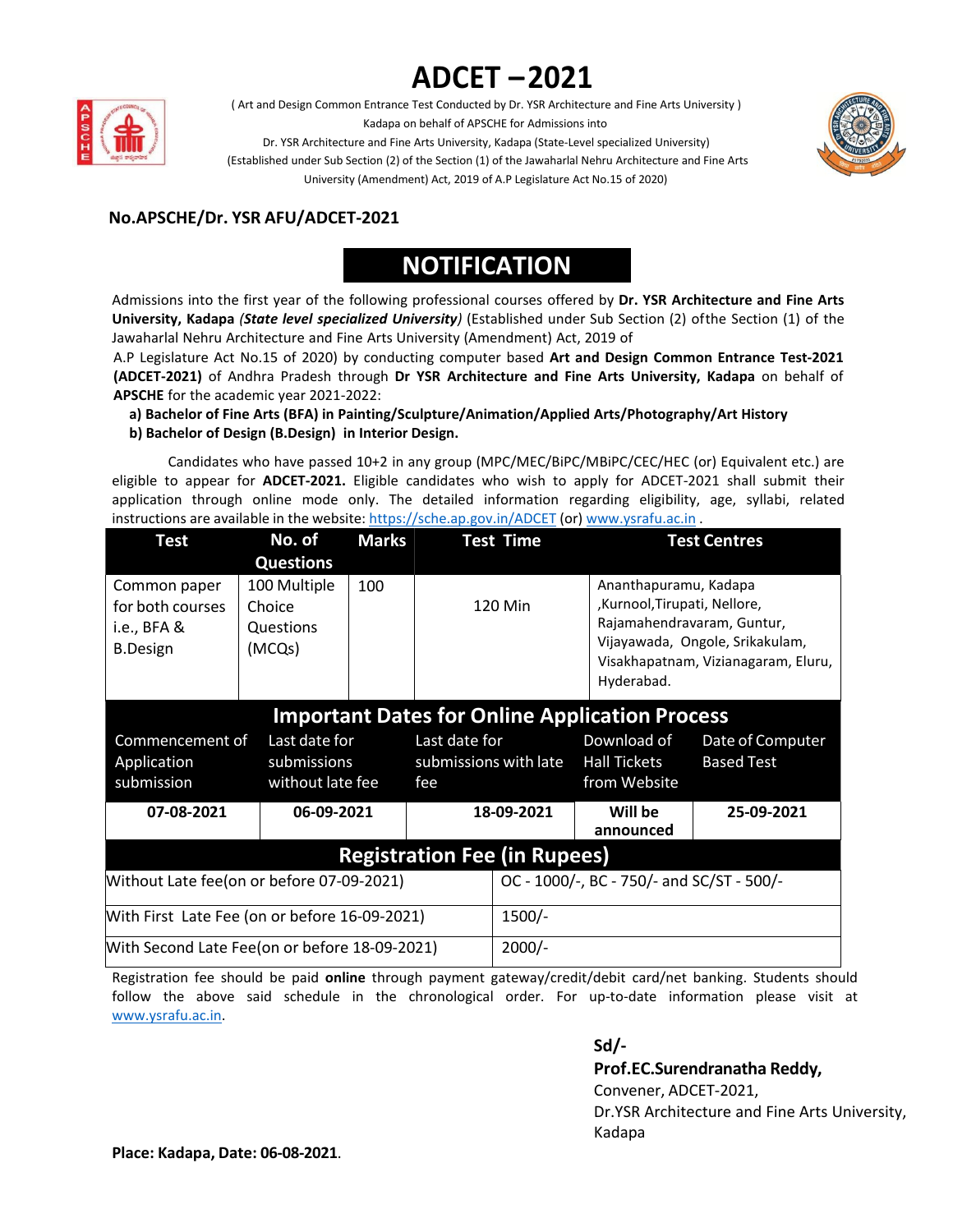## **ADCET –2021**



( Art and Design Common Entrance Test Conducted by Dr. YSR Architecture and Fine Arts University ) Kadapa on behalf of APSCHE for Admissions into



Dr. YSR Architecture and Fine Arts University, Kadapa (State-Level specialized University) (Established under Sub Section (2) of the Section (1) of the Jawaharlal Nehru Architecture and Fine Arts University (Amendment) Act, 2019 of A.P Legislature Act No.15 of 2020)

## **No.APSCHE/Dr. YSR AFU/ADCET-2021**

## **ADMISSION INFORMATION BROCHURE**

#### **I. GENERAL:**

- 1. Convener, Art and Design Common Entrance Test-2021 (ADCET-2021) invites applications from eligible candidates for admission through Art and Design Common Entrance Test **ADCET-2021** into Bachelor of Fine Arts (Applied Arts/ Painting/ Sculpture / Animation/ Photography/Art History) and Bachelor of Design (Interior Design) Courses for the academic year 2020-21.
- 2. The details of **ADCET-2021** are as follows:

| Name of the Course                                                                                                        | <b>Test</b>                                                                     | No. of<br><b>Questions</b>                    | <b>Marks</b> | <b>Test Time</b> | <b>Test Centres</b>                                                                                                                                                              |
|---------------------------------------------------------------------------------------------------------------------------|---------------------------------------------------------------------------------|-----------------------------------------------|--------------|------------------|----------------------------------------------------------------------------------------------------------------------------------------------------------------------------------|
| BFA(Painting,<br>Sculpture,<br>Animation, Applied<br>Arts,<br>Photography/Art<br>History) & B.Design<br>(Interior Design) | Common<br>paper for<br>both<br>courses <i>i.e.</i> ,<br>BFA&<br><b>B.Design</b> | 100 Multiple<br>Choice<br>Questions<br>(MCQs) | 100          | 120 Min          | Ananthapuramu, Kadapa<br>,Kurnool,Tirupati, Nellore,<br>Rajamahendravaram,<br>Guntur, Vijayawada,<br>Ongole, Srikakulam,<br>Visakhapatnam,<br>Vizianagaram, Eluru,<br>Hyderabad. |

**Syllabus for the test** – General Knowledge, Art & Communication Skills, Technical details of Applied Art, Painting, Sculpture, Animation, Photography, Art History, Design skills – 100 MCQs - 100 Marks.

Candidates who want to apply for both Bachelor of Fine Artsand Bachelor of Design (Interior Design) have to pay prescribed fee (Opt for a specific BFA/B. Design course in the order of priority).

- 3. Candidates who have passed 10+2 in any group (MPC/MEC/BiPC/MBiPC/CEC/HEC or Equivalent Course,etc.) are eligible to appear for **ADCET-2021**.
- 4. Candidates seeking admission into various courses of study should appear for **ADCET-2021**.
- 5. The minimum eligibility for admission into all courses is attaining qualifying marks (OC & BC 25% , SC/ST - No minimum qualifying marks ) in **ADCET- 2021** and allotment of seats will be based on the rank obtained in ADCET-2021.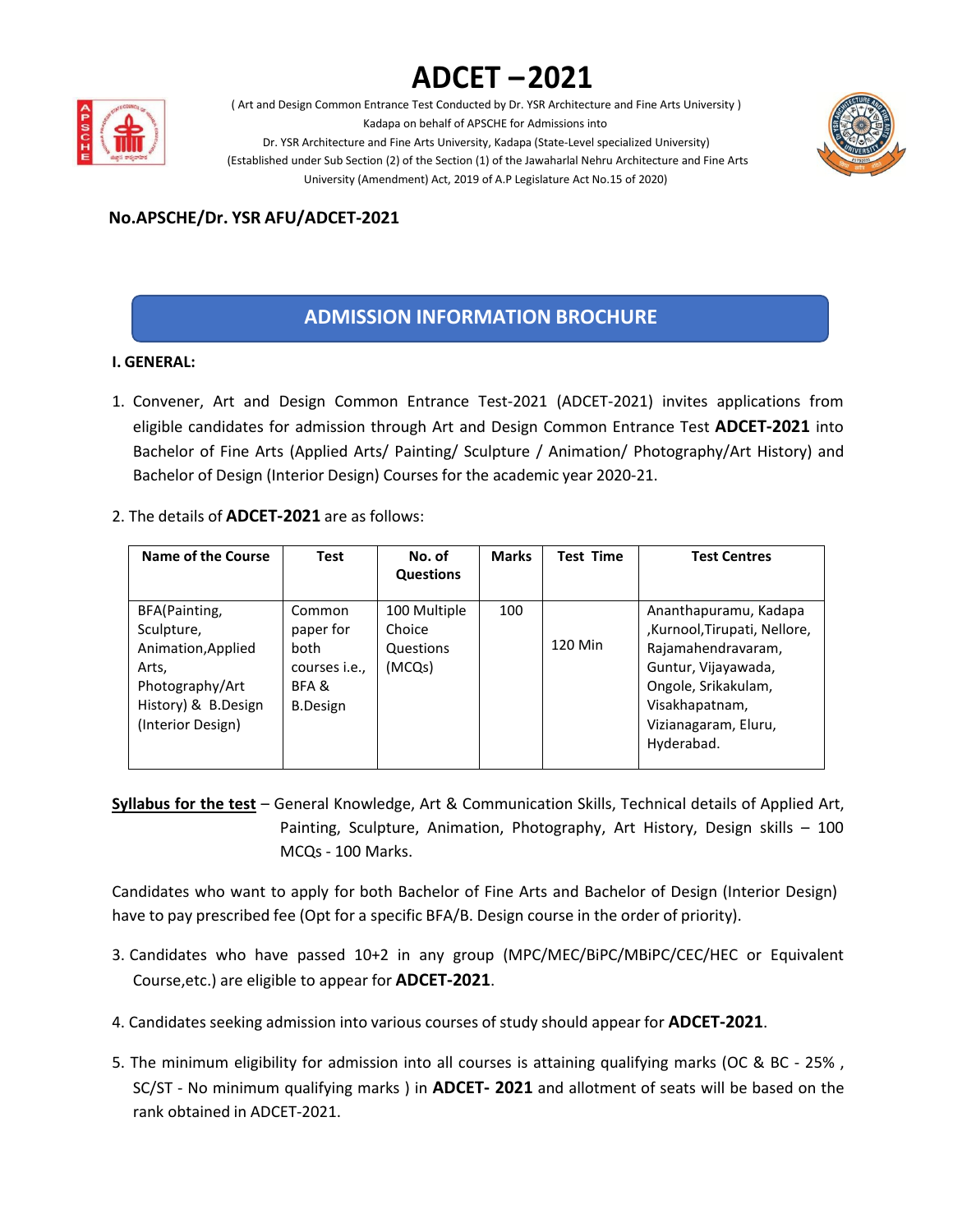6. ALLOWING A CANDIDATE FOR **ADCET-2021** DOES NOT GUARANTEE A RIGHT OF ADMISSION INTO

THE COURSE OF STUDY.<br>A candidate must satisfy the eligibility criteria as given above. Candidates allowed to take the entrance test and subsequently getting seats by furnishing false information are liable for prosecution and cancellation of seats without notice. The decision of the admitting authority is final.

- 7. Candidates who have already completed one U.G/P.G. course (Professional or Non-Professional) will not be provided hostel accommodation and will not be considered for any type of scholarship whatsoever, as per G.O.s. in force. As per Govt of A.P. Social Welfare (Edn) Department Memo No. 10537 / SW. Edn. 2/2011 dated. 01.11.2011: The Maximum eligible age for obtaining scholarship in respect of SC, ST, BC is 34 years and in respect of EWS / Minorities / Disabled is 30 years for PG and above courses.
- 8. The University reserves the right to fill or not to fill the seats earmarked for a particular course on administrative reasons. All admissions are purely provisional and the concerned University reserves the right to cancel the admission at any stage. Further, it also reserves the right to run or not to run a particular course depending on the number of candidates joined in it.
- 9. MEDIUM OF INSTRUCTIONS IN ALL COURSES WILL BE IN ENGLISH. HENCE THE CANDIDATES SHALL WRITE THEIR SUBSEQUENT EXAMINATIONS AFTER ADMISSION, IN ENGLISH ONLY.
- 10. All disputes pertaining to **ADCET-2021** shall fall within the court's jurisdiction of KADAPA only.

#### **II HOW TO APPLY:**

- 1. The Candidates are advised to refer to the Eligibility, Intake, Tuition Fee, Pattern of Examination, Time Table and Rules of Reservation for admission before filling the application form.
- 2. The candidates who wish to apply for the **ART AND DESIGN COMMON ENTRANCE TEST – 2021(ADCET-2021)** are requested to fill the ONLINE APPLICATION FORM by collecting the required information from the relevant certificates.
- 3. The following information must be kept ready for filling the online application form.
	- i. Hall ticket number of the qualifying examination (from the intermediate/10+2 Certificate (or) Equivalent certificate from the Concern Boards & Govt Agencies).
	- ii. Percentage of marks in qualifying examination (from marks memo of intermediate /10+2 Certificate (or) Equivalent Certificates)
	- iii. Hall ticket Number and Percentage of 10th Class (from 10th class Memo Certificate)
	- iv. Name & Date of Birth (from 10th Class Memo)
	- v. Caste in case of SC/ST/BC (from Caste Certificate issued by MRO)
	- vi. PH, NCC, Sports, CAP etc.(from certificate issued by competent authority)
	- vii. Income of parents (from latest 'Income Certificate' issued by MRO).
	- viii. Study / bonafide certificate from 6th class to Intermediate or residence certificate or relevant certificate for proof of local status (from study / bonafide certificates issued by School / College).
	- ix. Aadhar Card Details (from Aadhar card).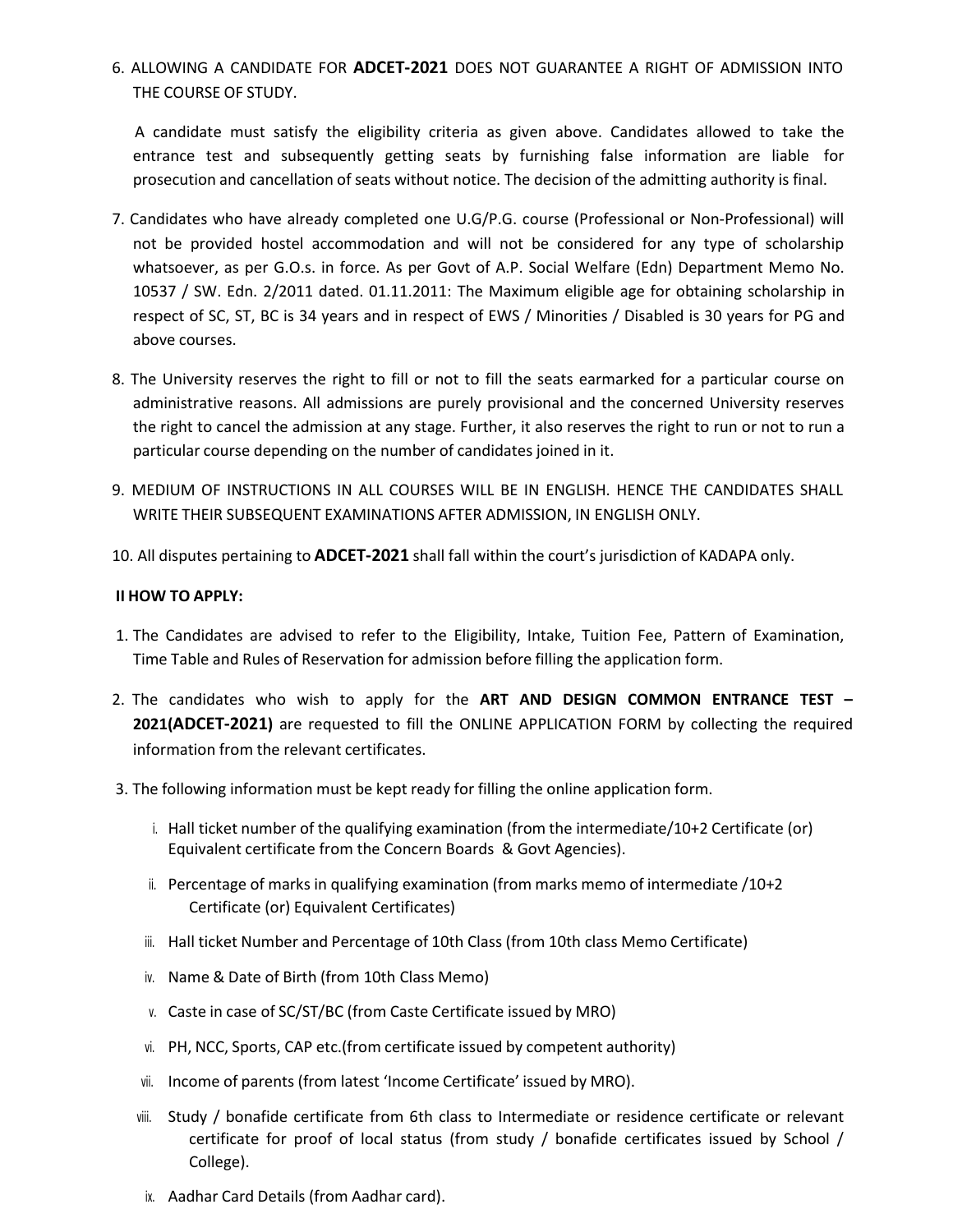- x. Recent passport size digital colour photograph (file size less than 100KB in JPEG file format) and signature of the candidate (file size less than 50KB in JPEG format) should be uploaded in the space provided.
- xi. Candidate shall furnish a valid mobile number and Email ID.
- 4.All the entries should be correct and the candidate will be held personally responsible for any incorrect entry that he/she makes.
- 5.Any false or incorrect statement in the application detected at any stage will render the admission of the candidate null and void.
- 6.The candidates are therefore required to check the filled in particulars before pressing the SUBMIT button. No changes will be allowed after the submission button pressed.
- 7.The Registration fee for OC 1000/- (for BC -750/-and for SC / ST Rs. 500/-) has to be paid online only using Credit Card / Debit Card / Net Banking/Unified Payment Interfaces. The last date for the online application & fee payment is 06-09-2021 (without late fee) with First late fee of Rs1500 (For all Categories) up to 16-09-2021 and with Second late fee of Rs 2000(For all Categories) upto 18-09-2021.
- 8.Candidates should then take the printout of the submitted application form and receipt for future reference.
- 9.Registration fee once paid will not be refunded, even if the application is rejected either before or after the Entrance Test/ Admission.
- 10. The Candidate should download the Hall Ticket from the website [www.](http://www/) ysrafu.ac.in
- 11. INCOMPLETE APPLICATIONS WILL BE SUMMARILY REJECTED.

#### **III. TEST CENTRES with CODE**:

1. **Art & Design Common Entrance Test -2021 (ADCET-2021)** will be conducted at the following Test Centres & Codes:

Ananthapuramu (01), Kadapa (02), Kurnool (03), Tirupati (04), Nellore (05), Rajamahendravaram (06), Guntur (07), Vijayawada (08), Ongole (09), Sri Kakulam (10), Visakhapatnam (11), Vizianagaram (12), Eluru (13), Hyderabad (14).

- 2. Candidate should mention the Centre code and name of his / her choice of Test Centre in Online Application Form. Candidates applying for more than one test are advised to opt for the same Centre. Requests for change of Test Centre and Subject opted by the candidate in the Application Form will not be considered under any circumstances.
- 3. Convener, ADCET-2021 reserves the right to: (i) allot a Centre other than the candidate's choice, (ii) conduct or not to conduct any test and (iii) cancel a Test/Test - Centre based on the number of candidates opted for the Test / Test Centre.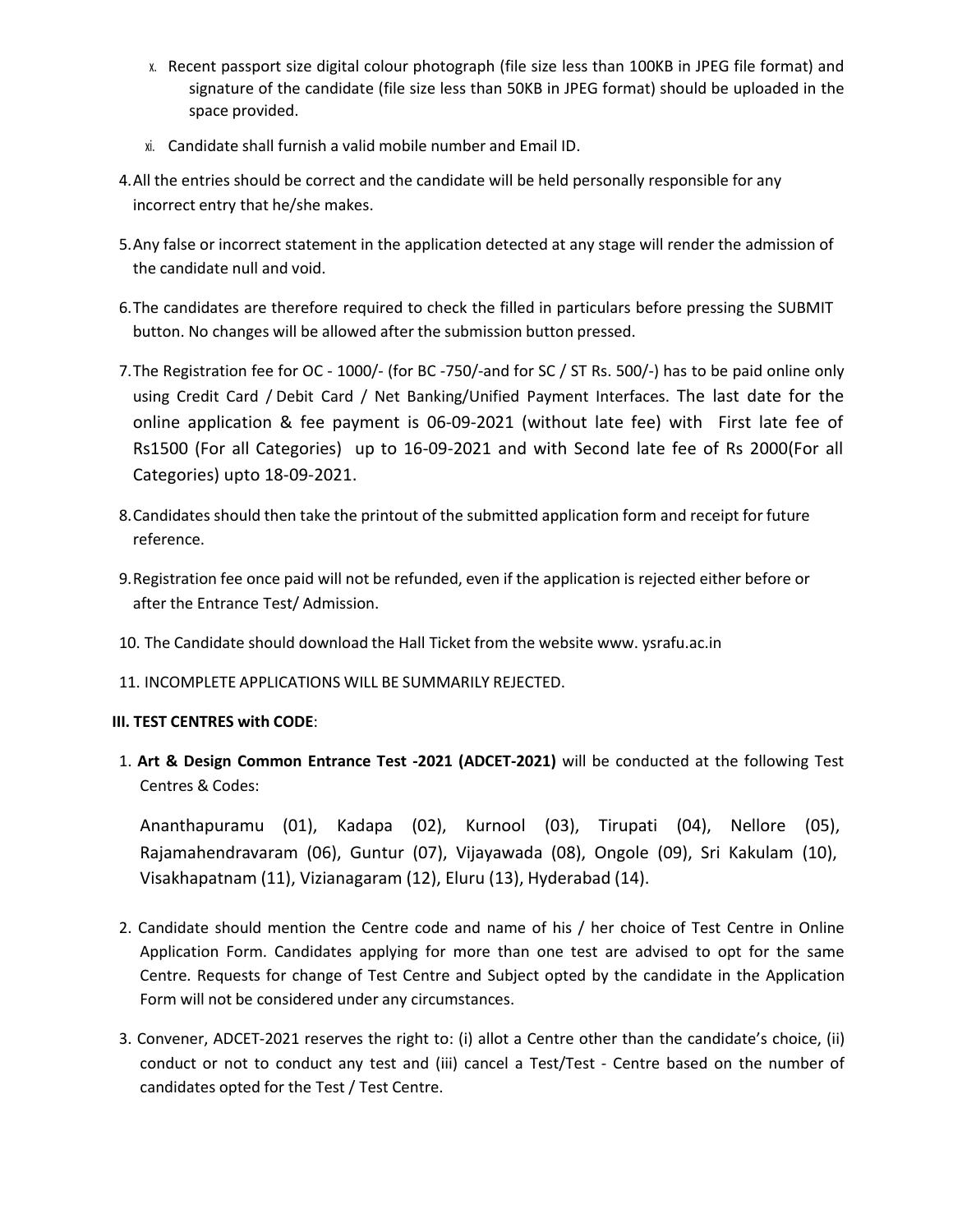#### **IV. INSTRUCTIONS FOR TEST:**

- 1. The Syllabi for the entrance test can be had from the University website *[www.ysrafu.ac.in](http://www.ysrafu.ac.in/)*
- 2. Candidates shall come to the Examination hall at least 30 minutes before the commencement of the Test.
- 3. Candidates will not be allowed into the examination hall without Hall-ticket or after the commencement of the Test i.e., 10:00 am. They will not be allowed to leave the examination hall before the stipulated time.
- 4. Calculators, pagers, cell phones, books, papers, logarithm tables, slide-rule or any other calculating aids are NOT ALLOWED into the Examination hall.
- **5.** Candidates should write his name and hall ticket number only on the specified area in the OMR Answer sheet. If any candidate writes any other details than answers, he will be disqualified in **ADCET-2021.**
- 6. The Chief Superintendent of the test centre can take disciplinary action on candidates involved in indiscipline, malpractice, impersonation, etc., answer sheets of such candidates will not be valued.

#### **V. RANK:**

- 1. All candidates appeared for the Entrance Test will be awarded **ADCET-2021** test-wise Ranks as per marks secured in the test appeared.
- 2. In case of a tie between candidates securing the same mark in atest, the order of merit will be decided on the basis of date of birth of the candidate with priority to older candidate.
- 3. Candidate has to download Rank Card from the website only.
- 4. There is no provision for revaluation or personal verification of the answer sheet.

#### **VI. ADMISSION INFORMATION:**

- 1. Admission shall be based on the **ADCET-2021** Rank, subject to the fulfilment of eligibility criteria.
- 
- 2. The admission schedule will be made available in the website.<br>3. The University shall not be responsible for either non-receipt or delayed receipt of communications in this regard.
- 4. (a) The University reserves the right to deny entry into **ADCET-2021** If the University finds the antecedents of the candidates are bad subsequent to the appearance of ADCET-2021, his/her rank can be cancelled and the candidate can be denied admission into any course under ADCET-2021 or admission can be cancelled even if admission is given.
- *\* The admission process will be purely based on the 'Reservation Policy" of Andhra Pradesh Government in-force.*
- *\* All the admissions are purely provisional and the University reserves the right to cancel the admission at any stage*.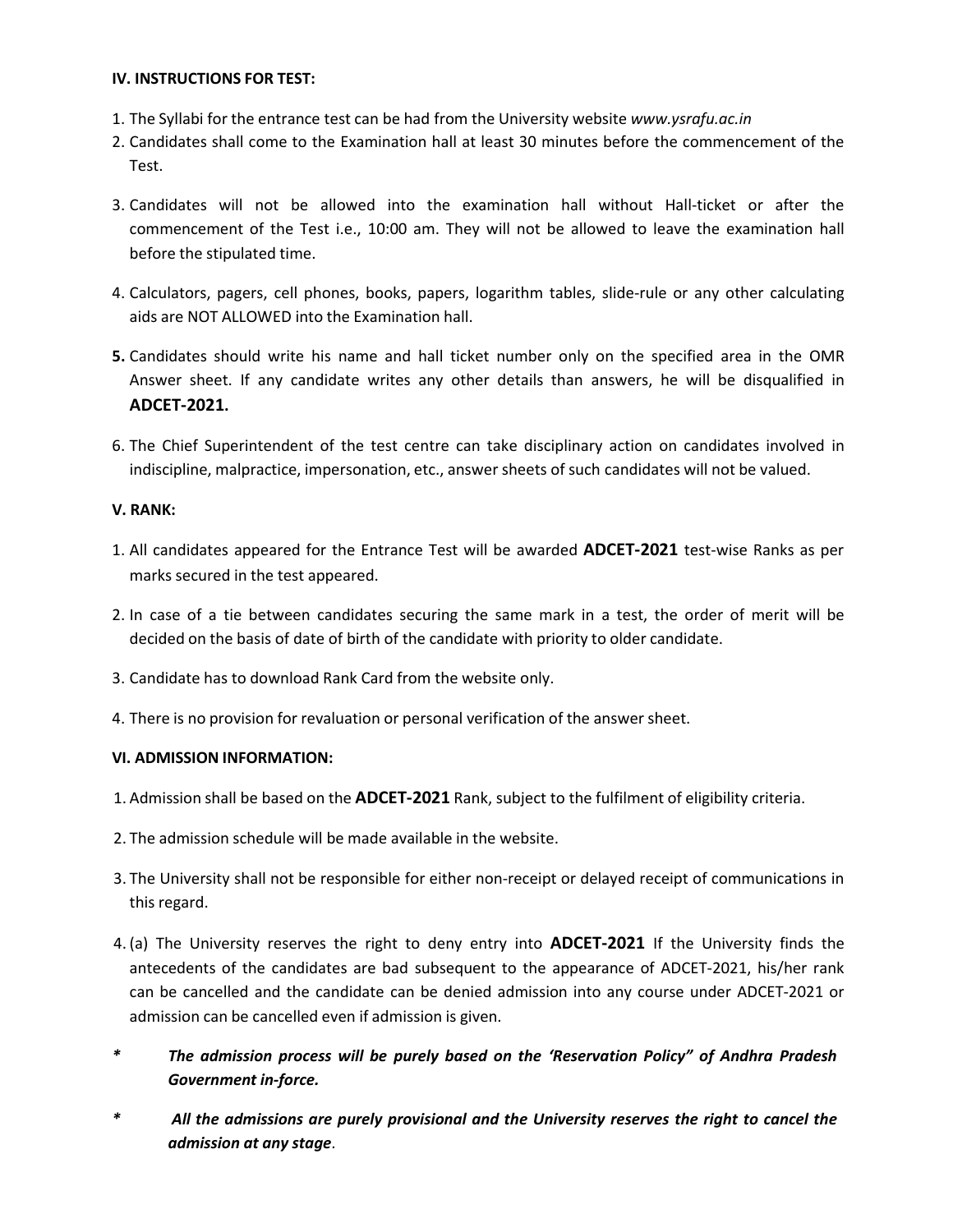#### **VII. GUIDELINES FOR ADMISSION:**

- a) The conversion of reserved seats into other category will not be made in the first phase of counselling.
- b) The student has to select the course of study through web options.
- c) Candidates who did not claim their reservation / special category at the time of submission of their applications will also be allowed under that particular category subject to production of original certificates at the time of certificate verification.
- d) Cancellation of seats: Cancellation of seats will be made with 90% refund of total fee prescribed before completion of first phase of counselling and 80% refund of the total fee prescribed before completion of second phase counselling and with no fee refund after second phase of counselling.
- e) Candidates should produce original certificates for verification after the provisional allotment, at the offices of the principal concerned (All the certificates will be returned except TC).

### **'Rules of Reservation' for admission into Under-Graduate Courses**

- 1. The allocation of reservation seats percentage detailed below is as per G.O.M.S.No.184, Education (EC-2) 8 Department, dt. 20-8-1993, and G.O.M.S.No.116 SW (CV-1) dt. 10-12-1999 as amended up to-date.
- 2. Among the seats sanctioned in each course, 85% of the seats are given to reserved categories of local (L) candidates who belongs all 13 districts of Andhra Pradesh while 15% of the seats are given to local and non-local candidates (L/NL) on merit.
- 3. The 85% reserved seats are filled by local candidates belonging to total 13 Districts of Andhra Pradesh.

| i)   | Schedule Caste (SC)                  | 15%                                     |
|------|--------------------------------------|-----------------------------------------|
| ii)  | Schedule Tribe (ST)                  | 6%                                      |
| iii) | Back ward Communities (BC)           | 29% (A-7%, B-10%, C- 1%, B D- 7%, E-4%) |
|      | 4. Other Category Reservations:      |                                         |
|      | i. Differently abled                 | 3%                                      |
|      | ii) CAP (Children of Armed Persons)  | 2%                                      |
|      | iii) NCC/ECA                         | 1.5%                                    |
|      | iv. Sports                           | 0.5%                                    |
|      | v) Woman                             | 33.3% (overall in each category)        |
|      | vi) EWS (Economically Weaker Section |                                         |
|      | in OC Category)                      | 10% over and above sanctioned intake    |
|      |                                      |                                         |

At any cost the total number of candidates admitted under non-local category should not exceed 15% putting together in all categories of OC, SC, ST, BC, ECA, CAP and PH. However, filling up of 15% of seats with Non-local candidates is not a must in case of non-availability of such candidates. The University scrupulously follows the reservations in accordance with GOI Policy and the guidelines of the UGC from time to time.

5. If qualified candidates belonging to Backward Class of a particular group are not available, the leftover seats can be adjusted for the candidates of next group. If qualified candidates belonging to Backward Classes are not available to fill up the 29% seats reserved for them, the left-over seats shall be treated as unreserved and shall be filled up with candidates of General Pool. No candidates seeking reservation for admission under above categories be allowed to participate, in the Counselling for admission unless he/she produces the Integrated Community Certificated prescribed by the Govt. and issued by the Revenue Authorities in the Government (vide G.O. MS. No:58, Social Welfare (J), Dept., Dated: 12-5-1997).